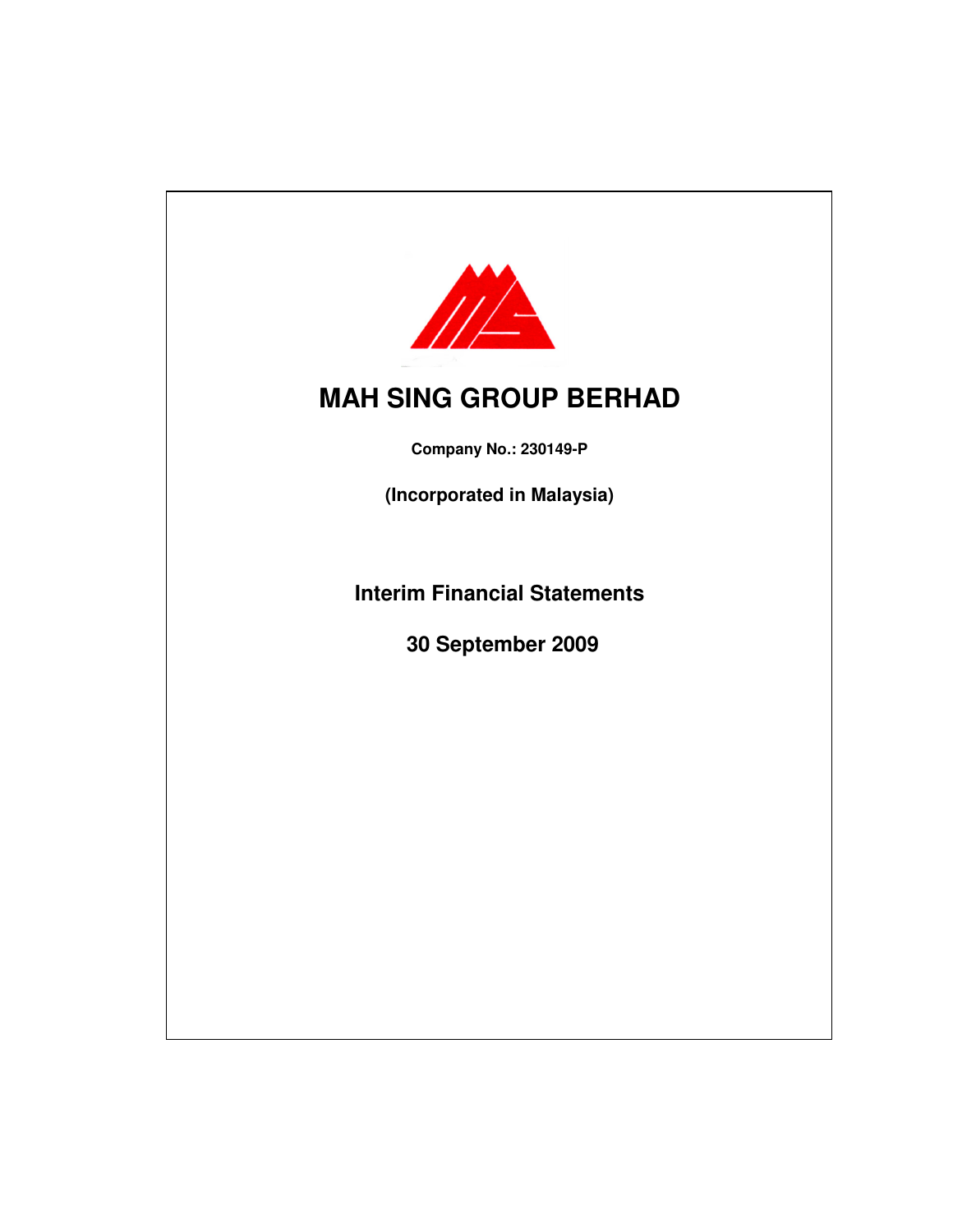**MAH SING GROUP BERHAD**

**Company No.: 230149-P (Incorporated in Malaysia)**

**Interim Financial Statements - 30 September 2009**

|                                                               | Page No. |
|---------------------------------------------------------------|----------|
| <b>Condensed Consolidated Balance Sheets</b>                  |          |
| <b>Condensed Consolidated Income Statements</b>               | 2        |
| <b>Condensed Consolidated Statements Of Changes In Equity</b> | 3        |
| <b>Condensed Consolidated Cash Flow Statements</b>            | 4        |
| <b>Notes To The Interim Financial Statements</b>              | 5 - 11   |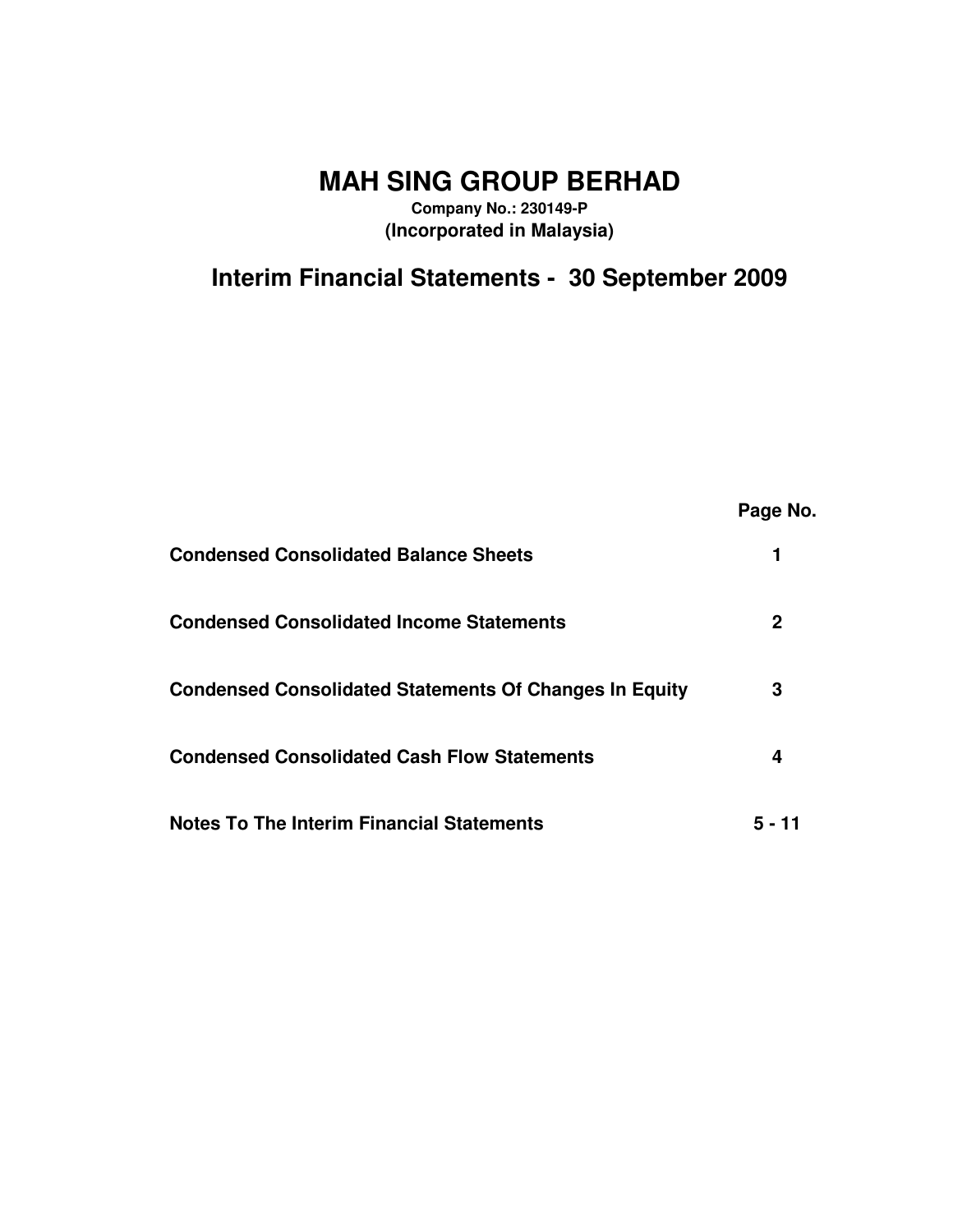# MAH SING GROUP BERHAD

(Company No.: 230149-P) (Incorporated in Malaysia)

## CONDENSED CONSOLIDATED BALANCE SHEETS

AS at 30 September 2009

| (The figures have not been audited)                                   |                 |                   |
|-----------------------------------------------------------------------|-----------------|-------------------|
|                                                                       | (UNAUDITED)     | (AUDITED)         |
|                                                                       | AS AT           | AS AT             |
|                                                                       | 30/09/2009      | 31/12/2008        |
|                                                                       | (RM'000)        | (RM'000)          |
| <b>ASSETS</b><br><b>Non-current assets</b>                            |                 |                   |
| Property, plant and equipment                                         | 55,931          | 59,458            |
| Other Investment                                                      |                 | $\mathbf{1}$      |
| Land held for property development                                    | 47,099          | 47,099            |
| Intangible assets                                                     | 6               | $12 \,$           |
| Prepaid lease payments                                                | 3,827           | 5,330             |
| Deferred tax assets                                                   | 700             | 700               |
|                                                                       | 107,563         | 112,600           |
| <b>Current Assets</b>                                                 |                 |                   |
| Property development cost                                             | 616,730         | 624,626           |
| Inventories                                                           | 29,119          | 31,769            |
| Trade and other receivables                                           | 327,147         | 249,562           |
| Current tax assets<br>Deposits with licensed banks                    | 5,833<br>79,829 | 8,720             |
| Cash and bank balances                                                | 40,562          | 131,552<br>40,684 |
|                                                                       |                 |                   |
|                                                                       | 1,099,220       | 1,086,913         |
| <b>TOTAL ASSETS</b>                                                   | 1,206,783       | 1,199,513         |
|                                                                       |                 |                   |
| <b>EQUITY AND LIABILITIES</b>                                         |                 |                   |
| Equity attributable to equity holders of the Company<br>Share capital | 314,989         | 313,423           |
| Share premium                                                         | 134,223         | 134,167           |
| Other reserves                                                        | 5,332           | 5,162             |
| Retained profits                                                      | 268,964         | 237,523           |
|                                                                       | 723,508         | 690,275           |
| <b>Minority interests</b>                                             | 6,588           | 6,335             |
| <b>Total equity</b>                                                   | 730,096         | 696,610           |
|                                                                       |                 |                   |
| <b>Non-current liabilities</b>                                        |                 |                   |
| Long term borrowings                                                  | 200,229         | 181,929           |
| Deferred payables                                                     | 3,290           | 2,776             |
| Deferred taxation                                                     | 1,268           | 618               |
|                                                                       | 204,787         | 185,323           |
|                                                                       |                 |                   |
| <b>Current Liabilities</b>                                            |                 |                   |
| Trade and other payables                                              | 211,388         | 265,188           |
| Term loans                                                            | 45,699          | 35,012            |
| Short term borrowings<br><b>Bank overdrafts</b>                       | 2,267<br>28     | 2,117<br>29       |
| Current tax liabilities                                               | 12,518          | 15,234            |
|                                                                       |                 |                   |
|                                                                       | 271,900         | 317,580           |
| <b>Total liabilities</b>                                              | 476,687         | 502,903           |
| <b>TOTAL EQUITY AND LIABILITIES</b>                                   | 1,206,783       | 1,199,513         |
|                                                                       |                 |                   |
| Net assets per share attributable to equity holders of the            |                 |                   |
| Company(RM)                                                           | 1.15            | 1.10              |
|                                                                       |                 |                   |

The Condensed Consolidated Balance Sheets should be read in conjunction with the audited financial statements for the financial year ended 31 December 2008 and the accompanying explanatory notes attached to the interim financial statements.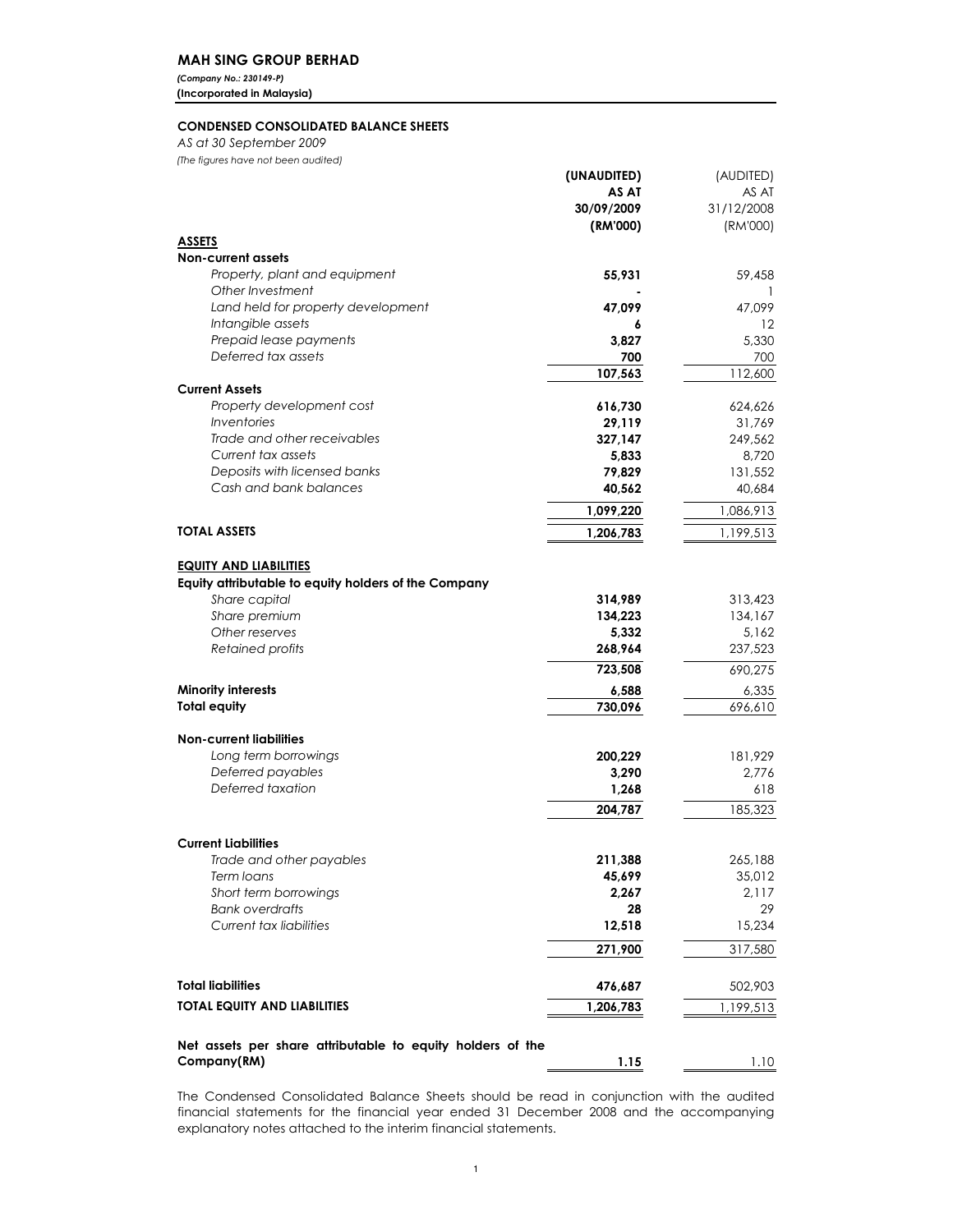# Mah Sing Group Berhad

(Company No.: 230149-P) (Incorporated in Malaysia)

# CONDENSED CONSOLIDATED INCOME STATEMENTS

For the financial period ended 30 September 2009

(The figures have not been audited)

|                                                                   | 3 months ended |            | Period ended |            |  |
|-------------------------------------------------------------------|----------------|------------|--------------|------------|--|
|                                                                   | 30/09/2009     | 30/09/2008 | 30/09/2009   | 30/09/2008 |  |
|                                                                   | (RM'000)       | (RM'000)   | (RM'000)     | (RM'000)   |  |
| Revenue                                                           | 135,143        | 163,893    | 452,691      | 499,979    |  |
| Cost of Sales                                                     | (87, 622)      | (113,065)  | (308, 881)   | (331,243)  |  |
| Gross profit                                                      | 47,521         | 50,828     | 143,810      | 168,736    |  |
| Other income                                                      | 3,313          | 186        | 4,544        | 1,547      |  |
| Administrative expenses                                           | (12, 337)      | (10, 195)  | (34,906)     | (34, 440)  |  |
| Selling and marketing expenses                                    | (5, 725)       | (15, 283)  | (15, 744)    | (24, 290)  |  |
| Interest income                                                   | 200            | 931        | 126          | 1,019      |  |
| Finance costs                                                     | (607)          | (1,030)    | (2,056)      | (3,359)    |  |
| Profit before taxation                                            | 32,365         | 25,437     | 95,774       | 109,213    |  |
| Income tax expense                                                | (8,611)        | (8,589)    | (26, 322)    | (32,717)   |  |
| Profit for the period                                             | 23,754         | 16,848     | 69,452       | 76,496     |  |
| Attributable to:                                                  |                |            |              |            |  |
| Equity holders of the Company                                     | 23,523         | 16,536     | 69,192       | 76,092     |  |
| Minority interests                                                | 231            | 312        | 260          | 404        |  |
|                                                                   | 23,754         | 16,848     | 69,452       | 76,496     |  |
| Earnings per share attributable to equity holders of the Company: |                |            |              |            |  |

| - Basic (sen)            | Note B13 | 3.73 | 2.65 | 11.01 | 12.22 |
|--------------------------|----------|------|------|-------|-------|
| - Diluted (sen) Note B13 |          | 3.73 | 2.63 | 10.99 | 12.12 |

The Condensed Consolidated Income Statements should be read in conjunction with the audited financial statements for the financial year ended 31 December 2008 and the accompanying explanatory notes attached to the interim financial statements.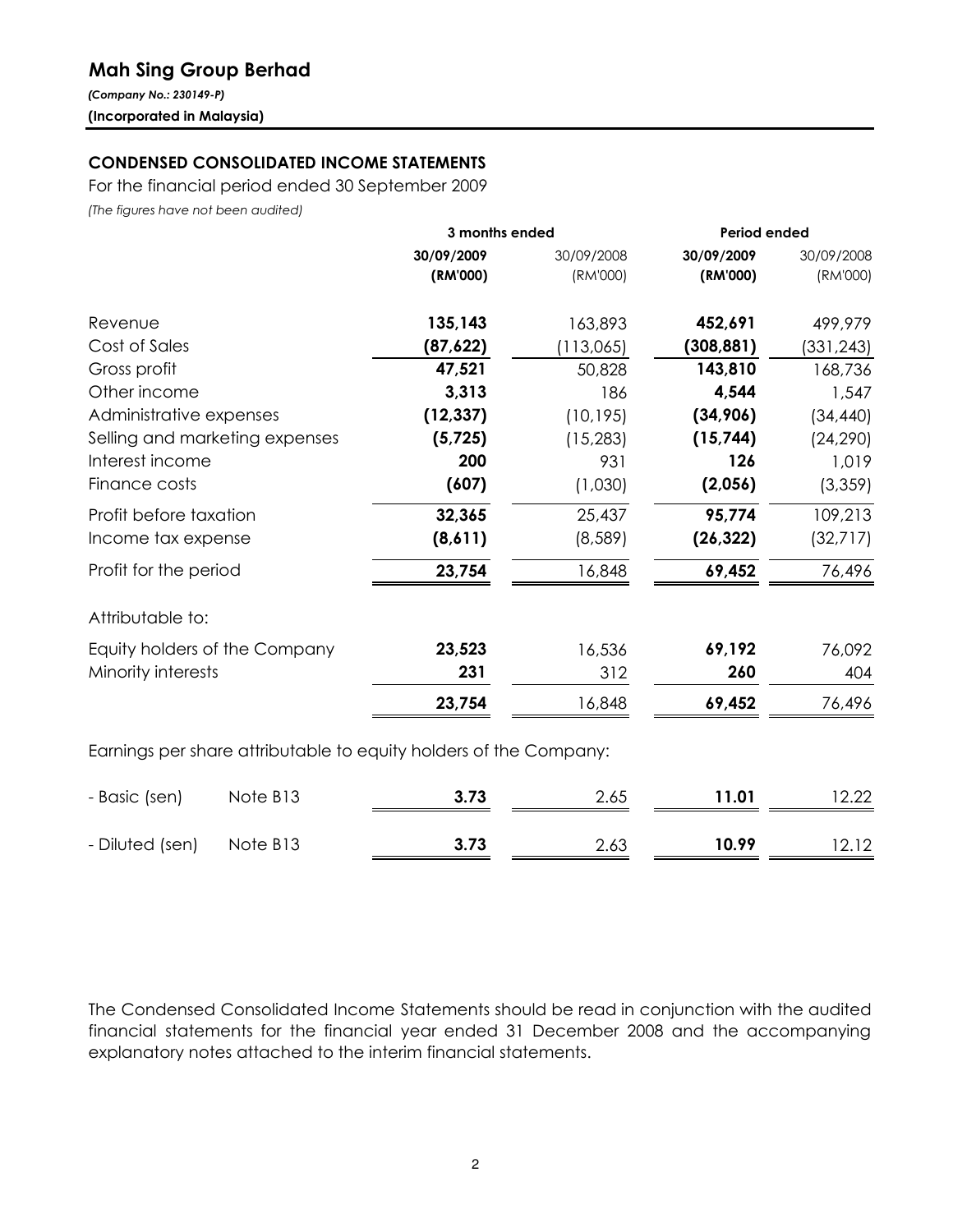### Mah Sing Group Berhad

(Company No.: 230149-P)

(Incorporated in Malaysia)

### CONDENSED CONSOLIDATED STATEMENTS OF CHANGES IN EQUITY

For the financial period ended 30 September 2009

(The figures have not been audited)

|                                                                                                             |                  | Attributable to equity holders of the Company |                                    |                                                       |                      |              | Minority         | Total        |
|-------------------------------------------------------------------------------------------------------------|------------------|-----------------------------------------------|------------------------------------|-------------------------------------------------------|----------------------|--------------|------------------|--------------|
|                                                                                                             |                  | Non-Distributable                             |                                    |                                                       | <b>Distributable</b> |              | <b>Interests</b> | Equity       |
| 9 months                                                                                                    | Share<br>capital | Share<br>premium                              | Exchange<br>fluctuation<br>reserve | Equity-settled<br><b>Employees Benefit</b><br>Reserve | Retained<br>earnings | Total        |                  |              |
| ended 30 September 2009                                                                                     | (RM'000)         | (RM'000)                                      | (RM'000)                           | (RM'000)                                              | (RM'000)             | (RM'000)     | (RM'000)         | (RM'000)     |
| <b>Balance at 1/1/2009</b>                                                                                  | 313,423          | 134,167                                       | 5,092                              | 70                                                    | 237,523              | 690,275      | 6,335            | 696,610      |
| Amount recognised directly in equity:<br>Foreign exchange fluctuation                                       |                  | $\blacksquare$                                | 218                                |                                                       |                      | 218          | (7)              | 211          |
| Net profit for the financial period                                                                         |                  |                                               |                                    |                                                       | 69,192               | 69,192       | 260              | 69,452       |
| Total recognised income and expense for the period                                                          |                  |                                               | 218                                |                                                       | 69,192               | 69.410       | 253              | 69.663       |
| Issuance of ordinary shares pursuant to:<br>- Exercise of warrants<br>- Exercise of employees share options | 1,463<br>103     | 56                                            | $\blacksquare$<br>$\blacksquare$   | (48)                                                  | ٠<br>48              | 1,463<br>159 | ۰                | 1,463<br>159 |
| Dividends for the financial year ended 31 December 2008                                                     |                  |                                               | $\blacksquare$                     | ٠                                                     | (37, 799)            | (37, 799)    | ۰                | (37, 799)    |
| <b>Balance at 30/09/2009</b>                                                                                | 314.989          | 134.223                                       | 5.310                              | 22                                                    | 268.964              | 723.508      | 6.588            | 730.096      |

|                                                                                                            |                  | Attributable to equity holders of the Company |                                    |                                                |                      |          | Minority                 | Total    |
|------------------------------------------------------------------------------------------------------------|------------------|-----------------------------------------------|------------------------------------|------------------------------------------------|----------------------|----------|--------------------------|----------|
|                                                                                                            |                  | Non-Distributable                             |                                    |                                                | Distributable        |          | <b>Interests</b>         | Equity   |
| 9 months                                                                                                   | Share<br>capital | Share<br>premium                              | Exchange<br>fluctuation<br>reserve | Equity-settled<br>Employees Benefit<br>Reserve | Retained<br>earnings | Total    |                          |          |
| ended 30 September 2008                                                                                    | (RM'000)         | (RM'000)                                      | (RM'000)                           | (RM'000)                                       | (RM'000)             | (RM'000) | (RM'000)                 | (RM'000) |
| Balance at 1/1/2008                                                                                        | 310,671          | 133,908                                       | 4,256                              | 259                                            | 181,223              | 630,317  | 5,455                    | 635,772  |
| Amount recognised directly in equity:<br>Foreign exchange fluctuation                                      |                  | $\sim$                                        | 691                                |                                                |                      | 691      | 267                      | 958      |
| Net profit for the financial period                                                                        |                  |                                               |                                    |                                                | 76,092               | 76,092   | 404                      | 76,496   |
| Total recognised income and expense for the period                                                         |                  |                                               | 691                                |                                                | 76,092               | 76,783   | 671                      | 77,454   |
| Issue of ordinary shares of subsidiaries to minority interests<br>Issuance of ordinary shares pursuant to: |                  |                                               | $\overline{\phantom{a}}$           |                                                |                      |          | 810                      | 810      |
| - Exercise of warrants                                                                                     | 1.892            |                                               |                                    |                                                |                      | 1.892    |                          | 1.892    |
| - Exercise of employees share options                                                                      | 443              | 240                                           | $\overline{\phantom{a}}$           | (170)                                          | 170                  | 683      | $\overline{\phantom{a}}$ | 683      |
| Dividends for the financial year ended 31 December 2007                                                    |                  |                                               | ٠                                  |                                                | (37,057)             | (37,057) | $\overline{\phantom{a}}$ | (37,057) |
| Balance at 30/09/2008                                                                                      | 313,006          | 134,148                                       | 4.947                              | 89                                             | 220,428              | 672.618  | 6.936                    | 679.554  |

The Condensed Consolidated Statements of Changes in Equity should be read in conjunction with the audited financial statements for the financial year ended <sup>31</sup> December <sup>2008</sup> and the accompanying explanatory notes attached to the interim financial statements.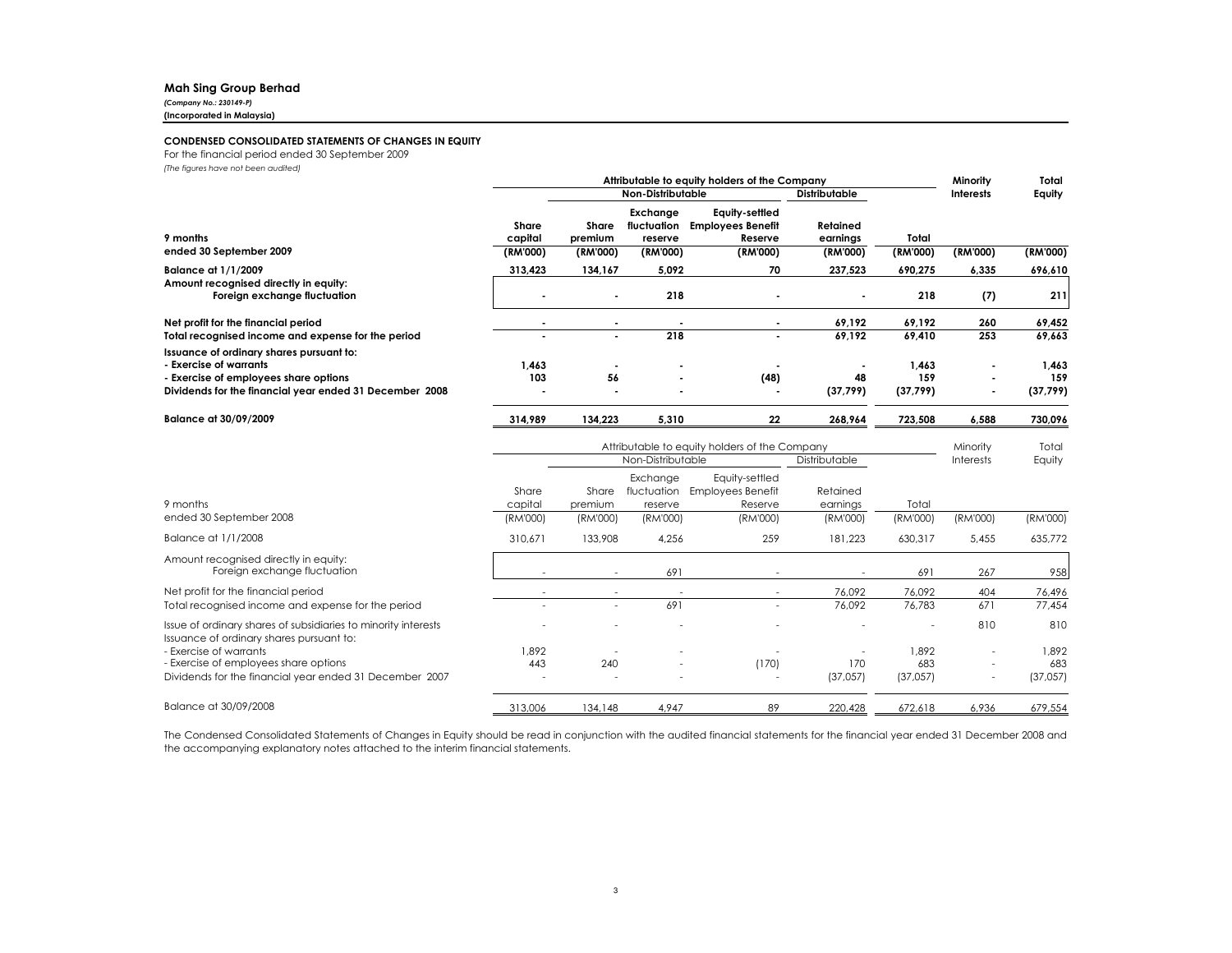# MAH SING GROUP BERHAD

(Company No.: 230149-P) (Incorporated in Malaysia)

# CONDENSED CONSOLIDATED CASH FLOW STATEMENTS

For the financial period ended 30 September 2009 (The figures have not been audited)

|                                                            | 9 months<br>ended<br>30/09/2009<br>(RM'000) | 9 months<br>ended<br>30/09/2008<br>(RM'000) |
|------------------------------------------------------------|---------------------------------------------|---------------------------------------------|
| Net cash used in operating activities                      | (37, 233)                                   | (44,646)                                    |
| Net cash used in investing activities                      | (5,880)                                     | (55,034)                                    |
| Net cash (used in)/from financing activities               | (1,961)                                     | 34,498                                      |
| Net decrease in cash and cash equivalents                  | (45, 074)                                   | (65, 182)                                   |
| Effects of exchange rate changes                           |                                             |                                             |
| Cash and cash equivalents at beginning of financial period | 160,352                                     | 200,358                                     |
| Cash and cash equivalents at end of financial period       | 115,278                                     | 135,183                                     |

Cash and cash equivalents at the end of the financial period comprise the following:

| As at    | As at<br>30/09/2008 |
|----------|---------------------|
| (RM'000) | (RM'000)            |
| 79,829   | 119,609             |
| 40,562   | 23,937              |
| (28)     |                     |
| 120,363  | 143,546             |
| (688)    | (647)               |
| (4, 397) | (7,716)             |
| 115,278  | 135,183             |
|          | 30/09/2009          |

The Condensed Consolidated Cash Flow Statements should be read in conjunction with the audited financial statements for the financial year ended 31 December 2008 and the accompanying explanatory notes attached to the interim financial statements.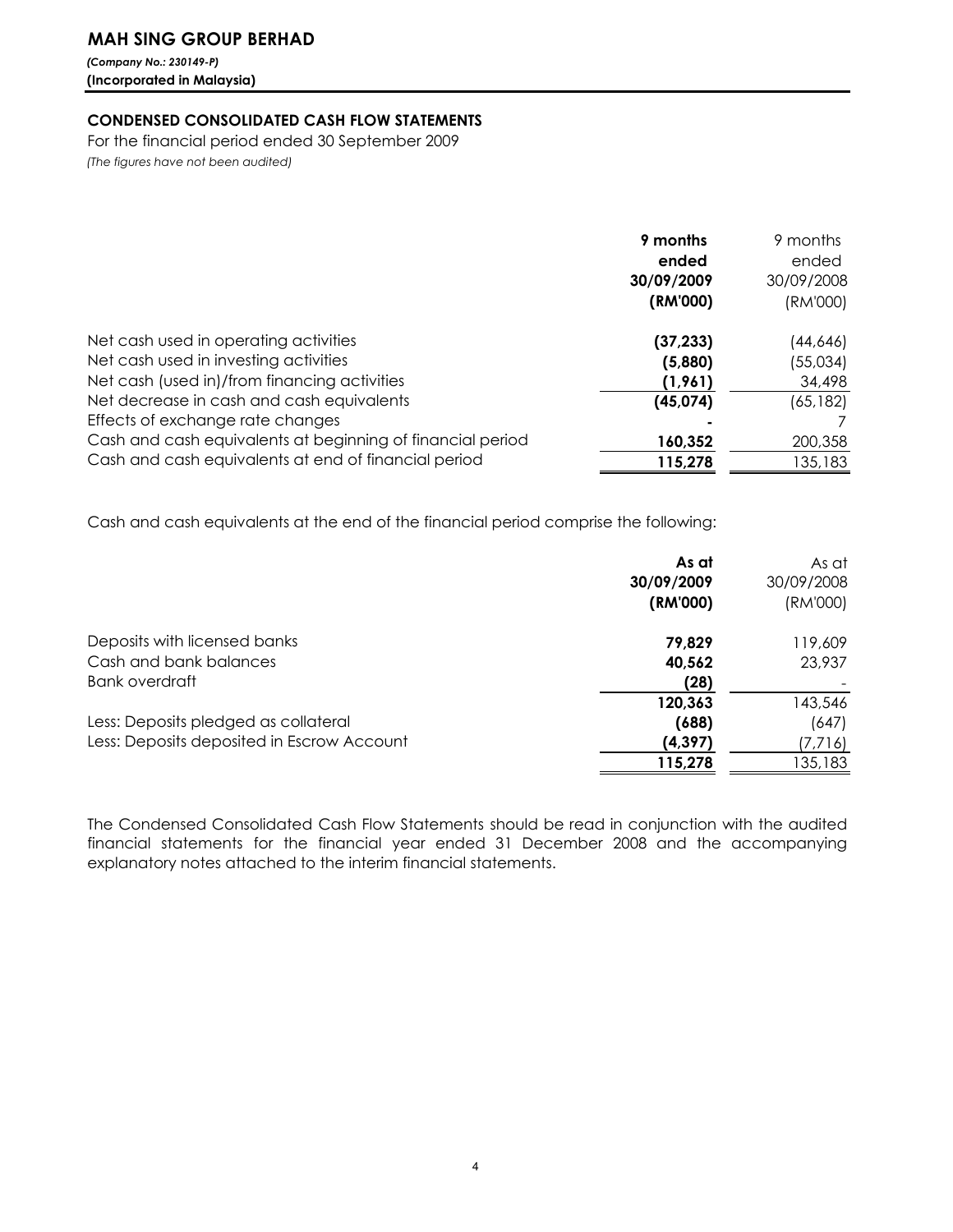### A Explanatory Notes

### A1 Basis of Preparation

The interim financial statements are unaudited and have been prepared in accordance with Financial Reporting Standard ("FRS") No. 134 : Interim Financial Reporting and Paragraph 9.22 of the Listing Requirements of Bursa Malaysia Securities Berhad ("Bursa Securities").

The interim financial statements should be read in conjunction with the Group's audited financial statements for the financial year ended 31 December 2008. The explanatory notes attached to the interim financial statements provide an explanation of events and transactions that are significant to an understanding of the changes in the financial position and performance of the Group since the financial year ended 31 December 2008.

The significant accounting policies and methods of computation adopted for the interim financial statements are consistent with those adopted for the audited financial statements for the financial year ended 31 December 2008.

### A2 Seasonal or cyclical factors

The operations of the Group were not significantly affected by any seasonal or cyclical factors during the current quarter and financial period-to-date under review.

### A3 Unusual items affecting assets, liabilities, equity, net income or cash flows

There were no unusual items affecting the assets, liabilities, equity, net income or cash flows of the Group for the current quarter and financial period-to-date under review.

### A4 Changes in estimates

There were no material changes in estimates for the current quarter and financial period-to-date under review.

### A5 Debt and equity securities

During the financial period ended 30 September 2009, the Company increased its issued and paid up ordinary share capital from RM313,422,791 to RM314,988,517 by way of:

a) issuance of 206,239 new ordinary shares of RM0.50 each pursuant to exercise of employees share options; and

b) issuance of 2,925,212 new ordinary shares of RM0.50 each pursuant to exercise of warrants.

Save for the above, there were no issuance and repayment of debt and equity securities, share buybacks, share cancellations, share held as treasury shares and resale of treasury shares during the current quarter and financial period-to-date under review.

### A6 Dividends paid

On 18 September 2009, the Company paid a first and final dividend of 16% per share, less income tax, amounting to RM37,798,622 in respect of the financial year ended 31 December 2008.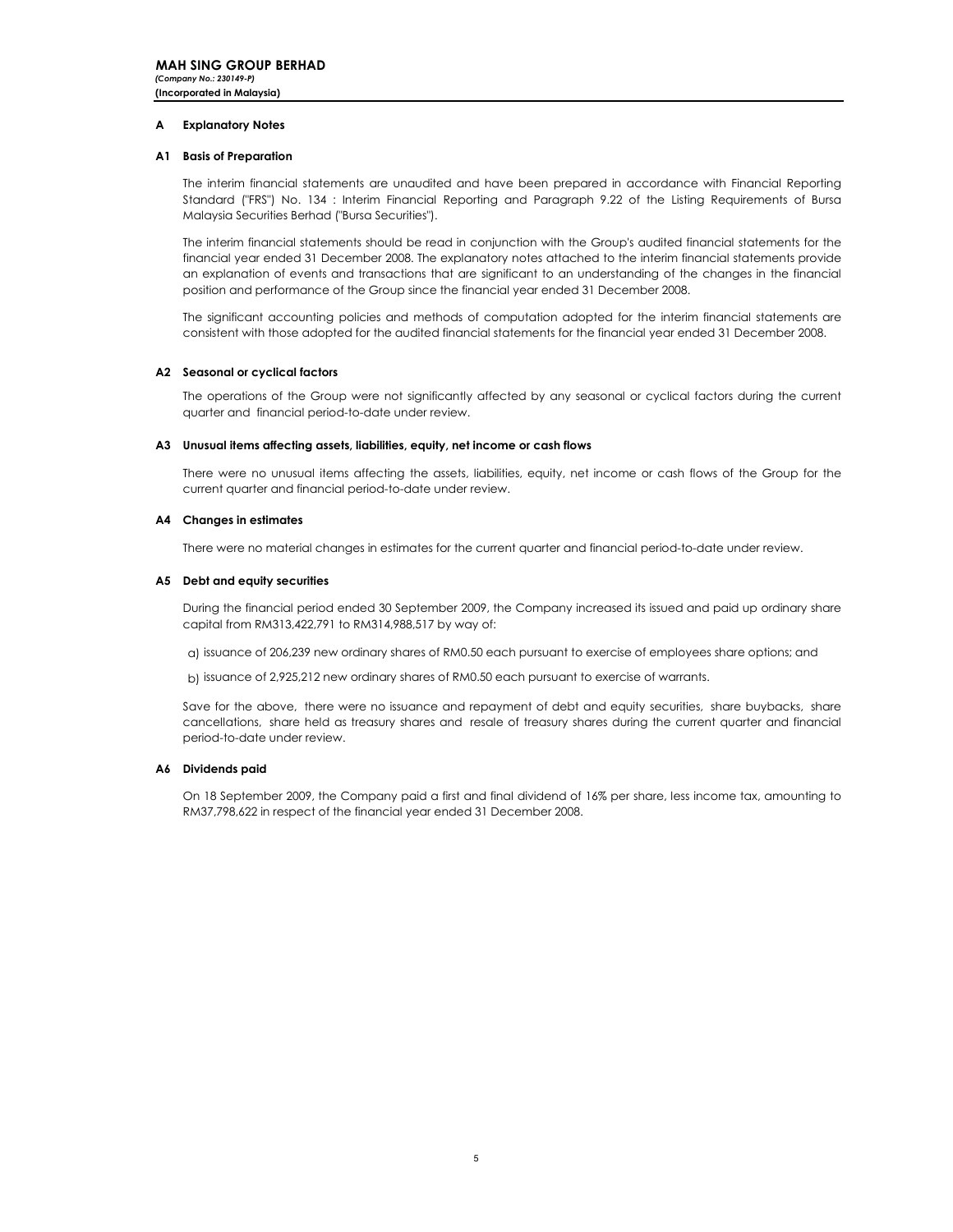# A7 Segment reporting

Period ended 30 September 2009

|                                |                   |                 | 1117531115111<br>Holdina |               |               |
|--------------------------------|-------------------|-----------------|--------------------------|---------------|---------------|
|                                | <b>Properties</b> | <b>Plastics</b> | & Others                 | Elimination   | Consolidated  |
| <b>REVENUE</b>                 | <b>RM'000</b>     | <b>RM'000</b>   | <b>RM'000</b>            | <b>RM'000</b> | <b>RM'000</b> |
| <b>External Sales</b>          | 351,163           | 99,417          | 2,111                    |               | 452,691       |
| Inter-segment                  |                   |                 | 4,518                    | (4, 518)      |               |
| <b>Total revenue</b>           | 351,163           | 99,417          | 6,629                    | (4, 518)      | 452,691       |
| <b>RESULTS</b>                 |                   |                 |                          |               |               |
| Operating profit               | 95,200            | 7,048           | 95                       | (4,639)       | 97,704        |
| Interest income                |                   |                 |                          |               | 126           |
| <b>Finance costs</b>           |                   |                 |                          |               | (2,056)       |
| Income tax                     |                   |                 |                          |               | (26,322)      |
| Profit for the period          |                   |                 |                          |               | 69,452        |
| <b>OTHER INFORMATION</b>       |                   |                 |                          |               |               |
| Capital expenditure            | 2.894             | 2.597           | 49                       |               | 5,540         |
| Depreciation and amortisation  | 1,351             | 6,037           | 54                       |               | 7,442         |
| Period ended 30 September 2008 |                   |                 |                          |               |               |
|                                |                   |                 | Investment               |               |               |
|                                |                   |                 | Holding                  |               |               |
|                                | Properties        | Plastics        | & Others                 | Elimination   | Consolidated  |
| <b>REVENUE</b>                 | RM'000            | <b>RM'000</b>   | <b>RM'000</b>            | <b>RM'000</b> | <b>RM'000</b> |
| <b>External Sales</b>          | 383,041           | 114,122         | 2,816                    |               | 499,979       |
| Inter-segment                  |                   |                 | 4,790                    | (4,790)       |               |
| Total revenue                  | 383,041           | 114,122         | 7,606                    | (4,790)       | 499,979       |

Investment

| <b>RESULTS</b><br>Operating profit<br>Interest income<br>Finance costs<br>Income tax<br>Profit for the period | 108,470        | 8.147                   | 233      | (5, 297) | 111,553<br>1,019<br>(3,359)<br>(32,717)<br>76,496 |
|---------------------------------------------------------------------------------------------------------------|----------------|-------------------------|----------|----------|---------------------------------------------------|
| OTHER INFORMATION                                                                                             |                |                         |          |          |                                                   |
| Capital expenditure<br>Depreciation and amortisation<br>Reversal of impairment loss                           | 1.208<br>1.272 | 10.698<br>5.299<br>(48) | 32<br>22 |          | 11,938<br>6,593<br>(48)                           |

### A8 Valuation of property, plant and equipment

The valuation of property, plant and equipment have been brought forward without any amendment from annual financial statements for the financial year ended 31 December 2008.

### A9 Material subsequent events

There were no material events subsequent to the balance sheet date until 21 October 2009, being the latest practicable date which is not earlier than 7 days from the date of issuance of this Interim Financial Statements.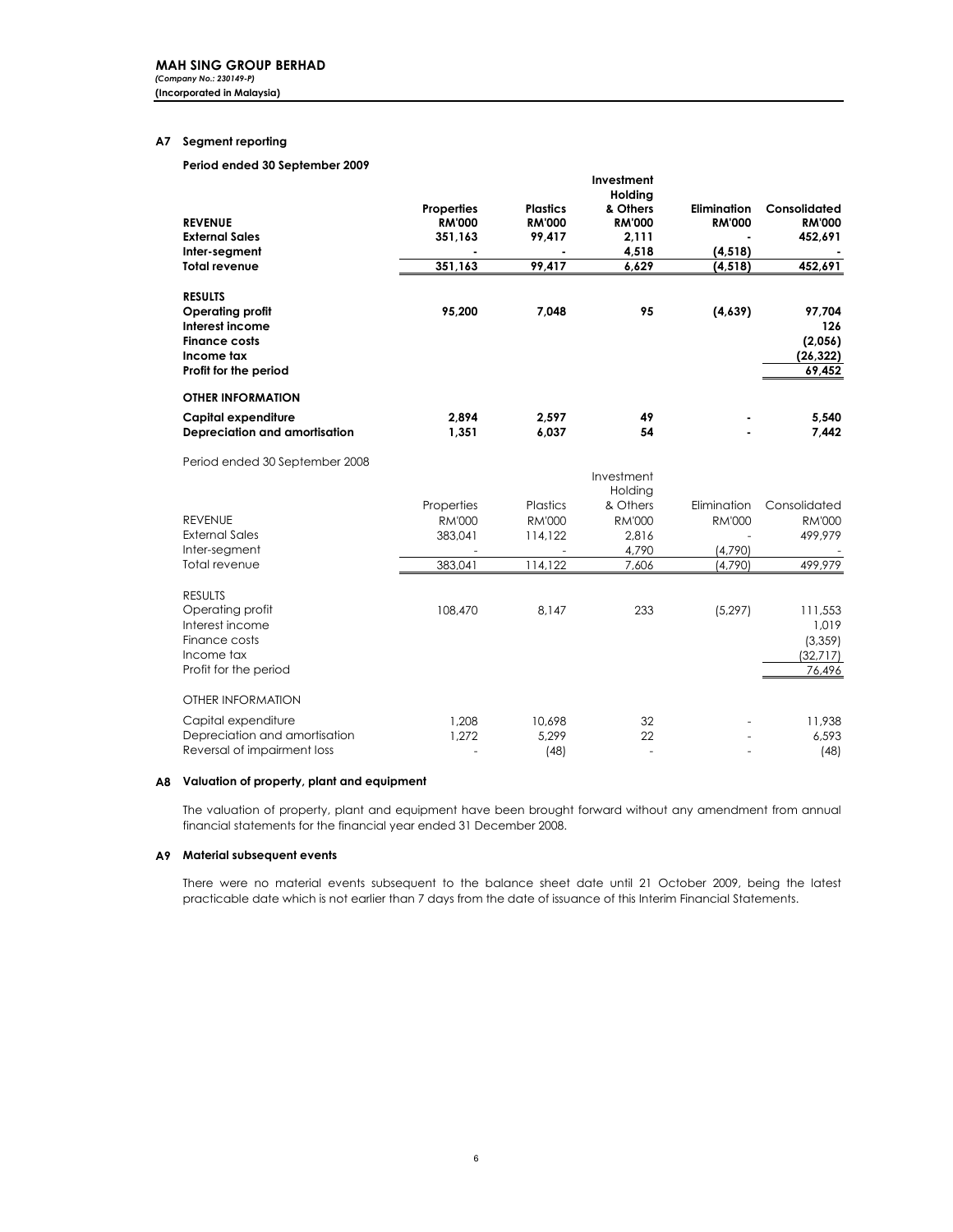### A10 Changes in the composition of the Group

During the financial period ended 30 September 2009, the Company acquired the entire issued and paid up share capital of the following companies for a cash consideration of RM2.00 each respectively:

- i) Myvilla Development Sdn Bhd, a private limited company incorporated in Malaysia with an authorised share capital of RM100,000.00, comprising 100,000 ordinary shares of RM1.00 each, of which 2 ordinary shares of RM1.00 each have been issued and fully paid-up.
- ii) Grand Pavilion Development Sdn Bhd, a private limited company incorporated in Malaysia with an authorised share capital of RM100,000.00, comprising 100,000 ordinary shares of RM1.00 each, of which 2 ordinary shares of RM1.00 each have been issued and fully paid-up.
- iii) Klassik Tropika Development Sdn Bhd, a private limited company incorporated in Malaysia with an authorised share capital of RM100,000.00, comprising 100,000 ordinary shares of RM1.00 each, of which 2 ordinary shares of RM1.00 each have been issued and fully paid-up.

Save for the above, there were no changes in the composition of the Group during the current quarter and financial period-to-date under review.

## A11 Changes in contingent liabilities or contingent assets

There were no changes in contingent liabilities or contingent assets of the Group since the last annual balance sheet date.

#### B Explanatory Notes Pursuant to Appendix 9B of the Listing Requirements of Bursa Malaysia Securities Berhad

### B1 Review of Group performance

For Q3 2009, the Group recorded a set of satisfactory results with profit after tax after minority interests ("PATMI") achieved at RM23.5 million against RM16.5 million for the previous year's corresponding quarter. The year-to-date 9 months PATMI of RM69.2 million is lower than the previous year's corresponding period of RM76.1 million mainly because of timing mismatch as The Icon Jalan Tun Razak, East Wing was at an advanced stage of construction when the en-bloc sale transaction was completed in 2nd quarter of 2008.

The contributors for the current financial period were the Group's residential projects such as Kemuning Residence, Hijauan Residence and Aman Perdana in the Klang Valley, Sri Pulai Perdana, Sierra Perdana and Austin Perdana in Johor Bahru, Southbay in Penang and its commercial projects, namely The Icon Jalan Tun Razak and Southgate Commercial Centre. Apart from property development, the Group's plastics division also contributed to the earnings achieved. Property development contributed more than 90% of the operating profit.

### B2 Material change in profit before taxation for the current quarter as compared with the immediate preceding quarter

There is no material change in profit before taxation for the current quarter as compared with the immediate preceding quarter.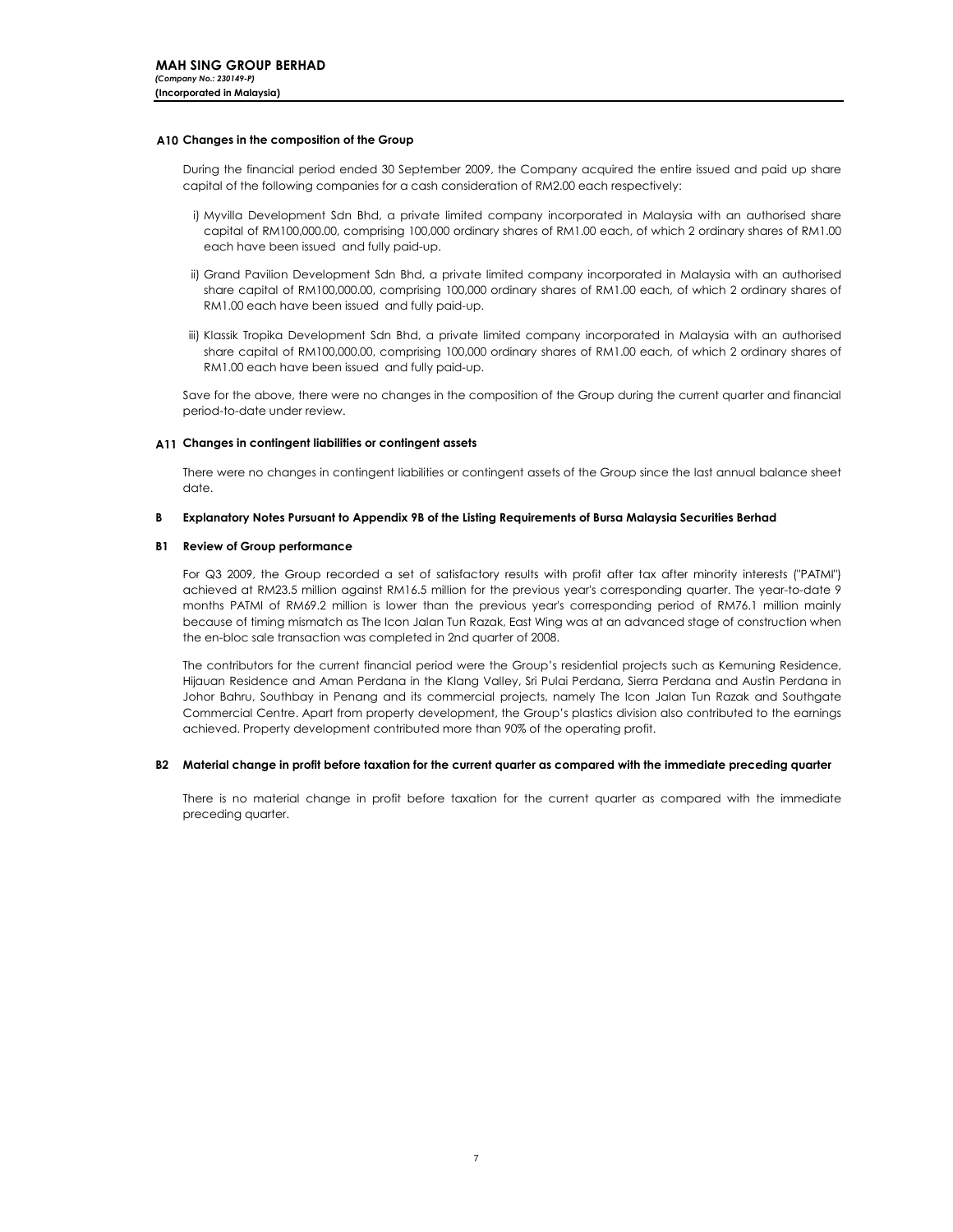### B3 Prospects for the current financial year

For the 9 months ended 30 September 2009, the Group has achieved RM615 million sales, exceeding its full year target of RM453 million by 1.4 times. Improvements in both consumer and business conditions indices in 2Q09 are indicating a brighter outlook, in line with the Group's view that the property market is gaining momentum for a likely up cycle in the second half of 2010.

Malaysia enjoys stable employment, high savings rate and benign interest rates which are expected to remain low to support economic growth. All these should reflect in sustained or improved property demand in the coming months in anticipation of liquidity-induced asset reflation as Malaysian properties are still among the cheapest in the region.

Moving forward, the Group intends to capitalise on its healthy balance sheet, low gearing of 0.18 times as at 30 September 2009 and strong sales to continue its acquisition trail. The Group's residential project of Garden Residence in Cyberjaya which was acquired in August 2009 has garnered registration interest in excess of 700 potential buyers for the superlink and semi detached homes. Following the Cyberjaya land acquisition, the Group concluded the acquisition of an industrial land in Bukit Jelutong, Shah Alam which is ready for development in September 2009. iParc in Bukit Jelutong will offer semi-detached factories with flexible layouts which are suitable for corporate warehousing. In line with the Group's business model of quick turnaround, both projects are slated for a quick launch in 2010.

The Group's property development projects are located in prime locations in Kuala Lumpur, Klang Valley, Johor Bahru and Penang Island. Developments with new launches coming on-stream will be the Group's residential projects such as One Legenda, Hijauan Residence, Garden Residence, Aman Perdana and Bayu Sekamat in the Klang Valley, Sri Pulai Perdana 2 and Sierra Perdana in Johor Bahru, Residence@Southbay and Legenda@Southbay in Penang and its commercial projects, namely StarParc Point and iParc in the Klang Valley and Southbay City in Penang.

The Group shall continue to capitalise on its branding, products quality, location, standard of design, concept and track record while stepping up efforts to ensure its offerings meet market demand and to enhance shareholders' value.

### B4 Profit forecast

Not applicable as the Group has not issued profit forecast or profit guarantee in a public document.

### B5 Income tax expense

|                                                | 3 months ended |            | Period ended |            |  |
|------------------------------------------------|----------------|------------|--------------|------------|--|
|                                                | 30/09/2009     | 30/09/2008 | 30/09/2009   | 30/09/2008 |  |
|                                                | (RM'000)       | (RM'000)   | (RM'000)     | (RM'000)   |  |
| Current tax:                                   |                |            |              |            |  |
| Malaysian income tax                           | 8.404          | 6.303      | 25,878       | 29,660     |  |
| Foreign tax                                    | 463            | 380        | 465          | 900        |  |
|                                                | 8.867          | 6.683      | 26.343       | 30,560     |  |
| (Over)/under provision of Malaysian income tax |                |            |              |            |  |
| in prior year                                  | (706)          | 2.371      | (671)        | 2,622      |  |
|                                                | 8,161          | 9.054      | 25,672       | 33,182     |  |
| Deferred taxation                              |                |            |              |            |  |
| Malaysian deferred tax                         | 450            | (155)      | 650          | (155)      |  |
| Over provision of Malaysian deferred tax in    |                |            |              |            |  |
| previous quarters                              |                | (310)      |              | (310)      |  |
|                                                | 8,611          | 8.589      | 26.322       | 32.717     |  |

The effective tax rate of the Group for the current quarter and the financial period-to-date is higher than the applicable statutory tax rate mainly due to certain non-tax deductible expenses and pre-operating expenses of development projects.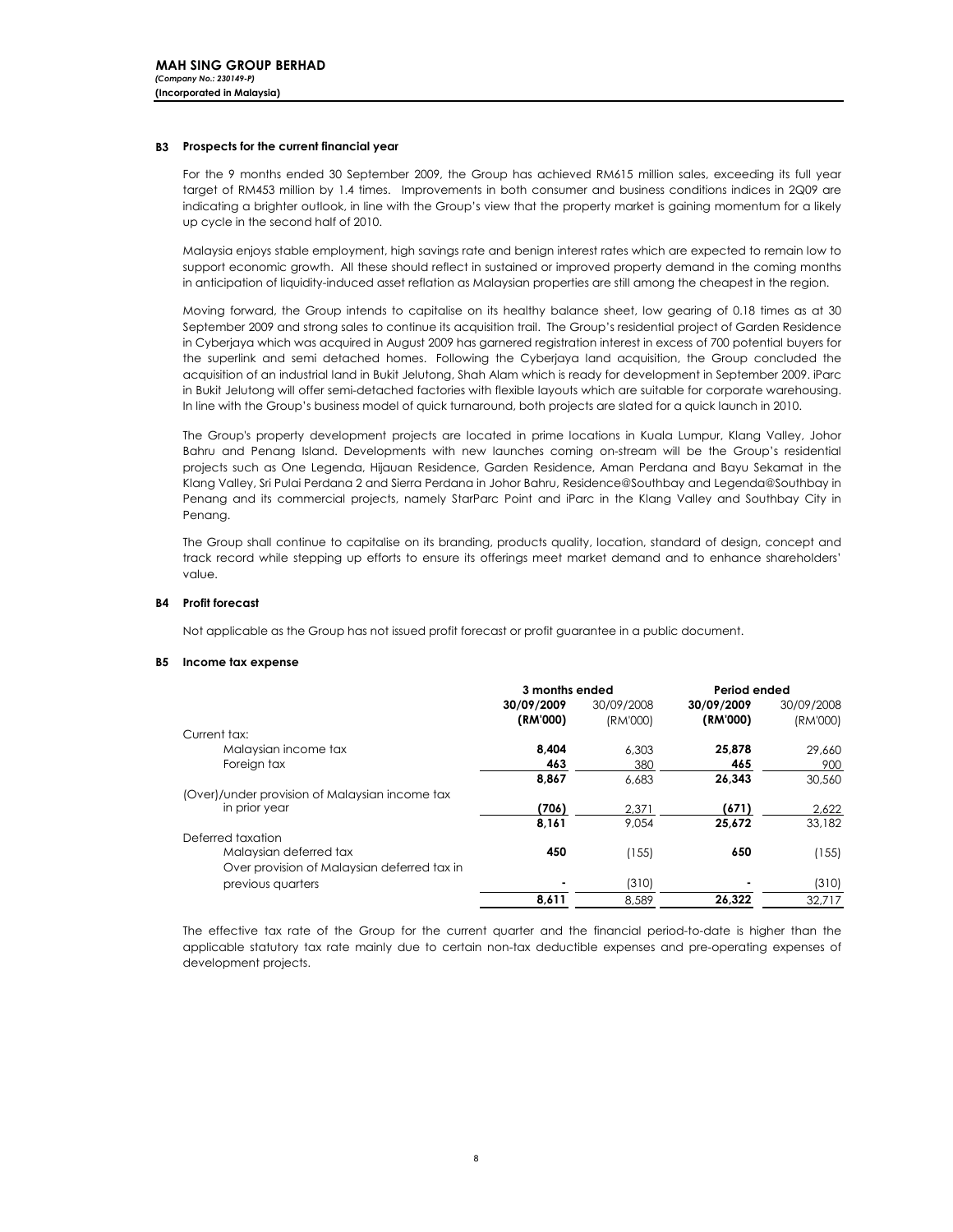### B6 Profits/(losses) on sale of unquoted investments and/or properties

|                                | 3 months<br>ended<br>30/09/2009<br>(RM'000) | Period<br>ended<br>30/09/2009<br>(RM'000) |
|--------------------------------|---------------------------------------------|-------------------------------------------|
| Profit on disposal of property | 930                                         | 930                                       |

### B7 Quoted securities

The Group's dealings in quoted securities for the current quarter and financial period-to-date under review is as follows:

|                        | 3 months   | Period         |
|------------------------|------------|----------------|
|                        | ended      | ended          |
|                        | 30/09/2009 | 30/09/2009     |
|                        | (RM'000)   | (RM'000)       |
| Total sale proceeds    |            | $\overline{2}$ |
| Total gain on disposal |            |                |

The Group does not hold any quoted securities as at 30 September 2009.

### B8 Status of corporate proposals

The following corporate proposals announced by the Company have not been completed as at 21 October 2009 (being the latest practicable date which is not earlier than 7 days from the date of issuance of this Interim Financial Statements):-

- a) On 27 November 2007, the Company's wholly owned subsidiary company, Maxim Heights Sdn Bhd has entered into the following tripartite agreements with Majlis Agama Islam Wilayah Persekutuan and Prompt Symphony Sdn Bhd:
	- i) Sale and Purchase Agreement for the proposed en bloc sale of net lettable area of 380,510 square feet in The Icon @ Mont Kiara, for a total cash consideration of RM285,382,500 ("Proposed MTK En Bloc Sale"); and
	- ii) A Put and Call Option Agreement, at option consideration of RM1, for the sale of not less than 637 car park bays in The Icon @ Mont Kiara for a total cash consideration of RM19,900,000.

The proposed MTK En Bloc Sale has yet to become unconditional pending fulfillment of certain conditions precedent.

- b) On 12 August 2009, the Company's wholly owned subsidiary company, Myvilla Development Sdn Bhd ("Myvilla") has entered into a tripartite agreement with Cyberview Sdn Bhd and Setia Haruman Sdn Bhd which comprises:
	- i) Proposed acquisition of a piece of prime freehold land in Cyberjaya measuring approximately 115.25 acres for a total cash consideration of RM130,527,540 ("Proposed Acquisition); and
	- ii) An option to purchase an adjacent commercial land measuring approximately 6.32 acres.

On 7 October 2009, the Company received notification that the Economic Planning Unit of Prime Minister's Department ("EPU") had approved the Proposed Acquisition subject to the paid-up share capital of Myvilla be increased to at least RM100,000.00 before the legal title to the said land is being transferred.

The Proposed Acquisition has yet to become unconditional pending fulfillment of conditions precedent.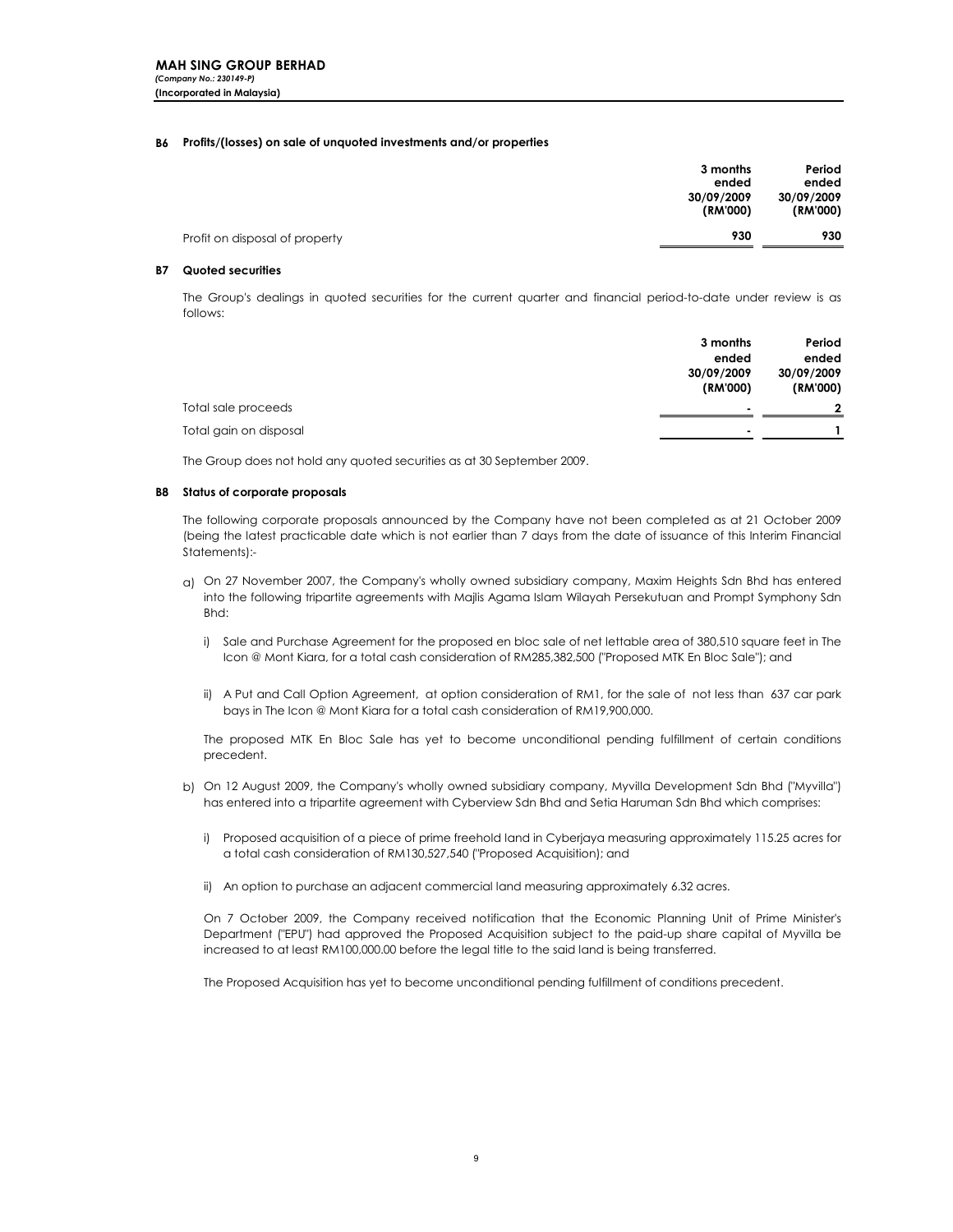## B9 Group borrowings and debt securities

Total group borrowings as at 30 September 2009 are as follows:

|                                 | Secured  | Secured                | Secured  | Unsecured | Total    |
|---------------------------------|----------|------------------------|----------|-----------|----------|
|                                 | (RM'000) | (RM'000)               | (RM'000) | (RM'000)  | (RM'000) |
| (Denominated in)                | (RM)     | (Indonesian<br>Rupiah) | (USD)    | (RM)      |          |
| Term loans payable              |          |                        |          |           |          |
| - within 12 months              | 44.809   | 385                    | 505      |           | 45.699   |
| - after 12 months               | 196.830  | 2.278                  | 1,121    |           | 200,229  |
|                                 | 241,639  | 2,663                  | 1,626    |           | 245,928  |
| Short term borrowings           |          | 527                    |          | 1,740     | 2,267    |
| <b>Bank overdrafts</b>          |          | 28                     |          |           | 28       |
|                                 |          | 555                    |          | 1,740     | 2.295    |
| Finance lease and hire purchase |          |                        |          |           |          |
| - within 12 months              | 1.196    | 18                     |          |           | 1,214    |
| - after 12 months               | 2.013    | 95                     |          |           | 2,108    |
|                                 | 3.209    | 113                    |          |           | 3,322    |
| Total                           | 244.848  | 3.331                  | .626     | 1.740     | 251.545  |

### B10 Off balance sheet financial instruments

a) A foreign subsidiary has entered into a cross currency swap contract with a foreign bank with termination date in June 2010.

As at 21 October 2009, the loan balance in foreign currency, the contractual foreign exchange rate and the contractual interest rate were as follows:

|                        | Currency          | RM         | Contractual rate            |               |
|------------------------|-------------------|------------|-----------------------------|---------------|
| Hedged item            | to be paid        | eauivalent | Forex rate                  | Interest rate |
| Borrowing: USD 326,789 | Indonesian Rupiah |            | $1.107.815$ 1 USD = Rp9.295 | 13.30%        |

The cross currency swap contract of the foreign subsidiary entitle it to pay interest at fixed rate on notional principal amount.

b) Forward foreign exchange purchase contracts entered into as at 21 October 2009 by a foreign subsidiary company amounted to RM2.64 million. The contracts were entered into as a hedge for creditors denominated in foreign currency so as to limit the exposure of the Group to potential changes in foreign exchange rates. The forward contracts mature within twelve months.

There is minimal credit risk for the above off balance sheet financial instruments because the contracts were entered into with a reputable bank.

### B11 Material litigation

The Group is not engaged in any material litigation since 31 December 2008, being the latest annual balance sheet date until 21 October 2009, being the latest practicable date which is not earlier than 7 days from the date of issuance of this Interim Financial Statements.

### B12 Dividend proposed

No dividend has been proposed in respect of the financial period ended 30 September 2009.